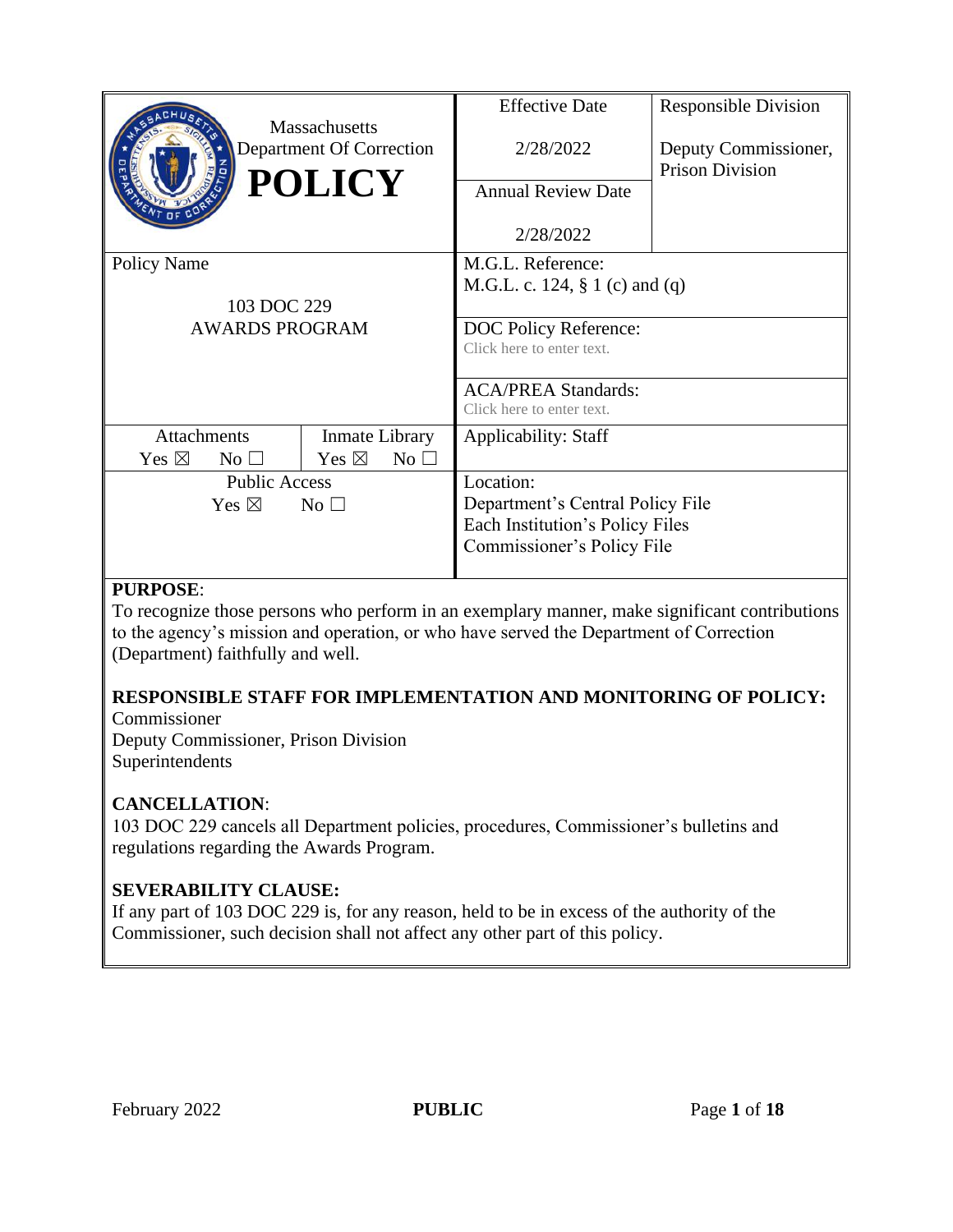## **TABLE OF CONTENTS**

| 229.01 | Definitions                                                                                      | 3  |
|--------|--------------------------------------------------------------------------------------------------|----|
| 229.02 | Beyond Excellence Awards – Suitability, Eligibility, Categories and<br><b>Nomination Process</b> | 3  |
| 229.03 | <b>Beyond Excellence Selection Process</b>                                                       | 9  |
| 229.04 | Governor's Performance Recognition Award: Eligibility and<br><b>Nomination Process</b>           | 10 |
| 229.05 | <b>Awards Ceremony</b>                                                                           | 12 |
| 229.06 | <b>Institution/Division Awards Program</b>                                                       | 12 |
| 229.07 | <b>Annual Review</b>                                                                             | 12 |

## **ATTACHMENTS**

| Attachment #1 | <b>Award Category II Professional Excellence Subgroups</b> | 13 |
|---------------|------------------------------------------------------------|----|
| Attachment #2 | Nomination Form                                            | 16 |
| Attachment #3 | Governor's Performance Recognition Award Nomination Form   |    |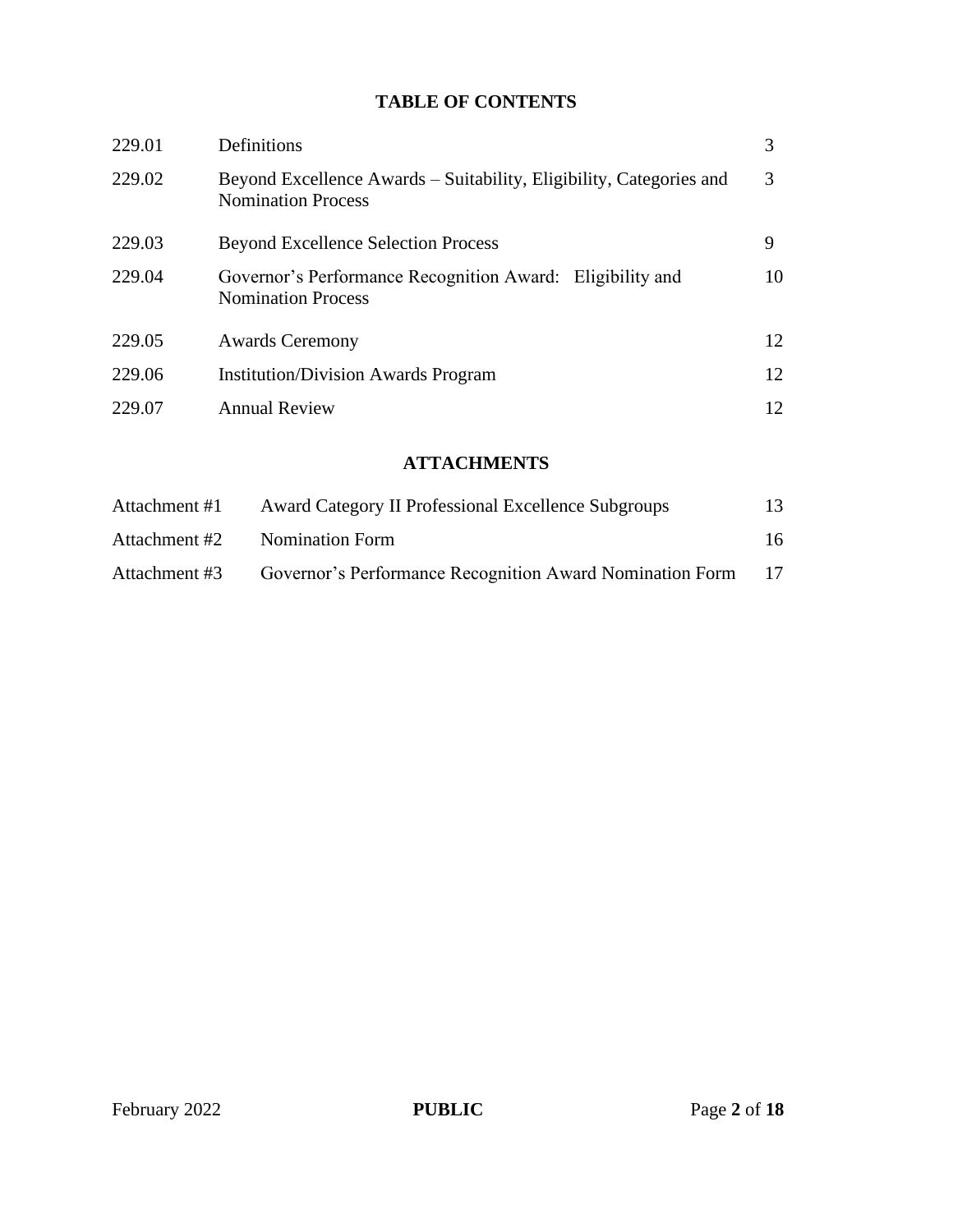### **229.01 DEFINITIONS**

Annual Awards Ceremony: A ceremony held to recognize the recipients of the various Department awards.

Awards Selection Committee: The committee appointed by the Commissioner to review all award nominations and to recommend recipients to Executive Staff.

Commissioner: The Department's Chief Executive Officer.

Department of Correction: A Commonwealth agency, under the auspices of the Executive Office of Public Safety and Security, charged with the detention of those committed to the custody and control of the Commonwealth.

Director of Communications and Administrative Resolution: The Department's Chief Communications Officer.

Final Reviewing Committee: The Commissioner, Deputy Commissioner of the Prison Division, Deputy Commissioner of Administration, Deputy Commissioner of Clinical Services and Reentry, Deputy Commissioner of Career and Professional Development, Deputy Commissioner of Field Services, and the General Counsel.

Correctional Institution: Any building, enclosure, space, or structure used for the custody, control and rehabilitation of committed inmates and of such other persons as may be placed in custody therein in accordance with law.

Superintendent: A state correctional institution's Chief Administrative Officer.

#### **229.02 BEYOND EXCELLENCE AWARDS - SUITABILITY, ELIGIBILITY, CATEGORIES AND NOMINATION PROCESS**

- 1. Suitability:
	- a. The Beyond Excellence Awards are intended to honor individuals whose performances are exemplary and whose contributions to the Department are worthy of such recognition during the time frame of July 1, through June 30, of the respective year.
	- b. In addition, the performance and actions of the nominees should be consistent with the Department's vision and mission statements and its core values.

The Department's Vision Statement is to effect positive behavioral change in order to eliminate violence, victimization and recidivism. The Department's Mission Statement is to promote

February 2022 **PUBLIC** Page 3 of 18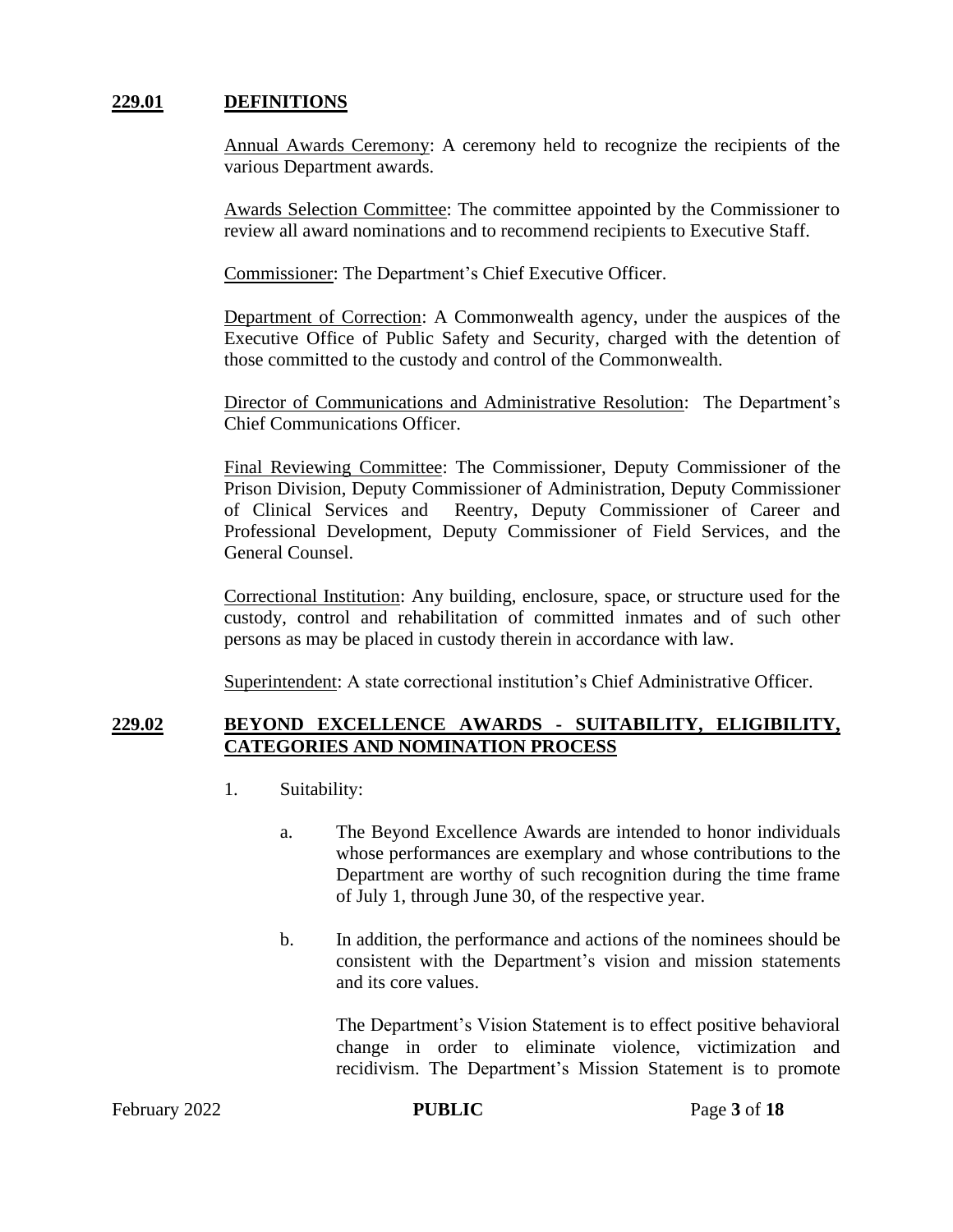public safety by managing offenders while providing care and appropriate programming in preparation for successful reentry into the community, known in the Department as "Manage – Care – Program – Prepare." The Department's core values are as follows: Responsible, Respectful, Honest and Caring

2. Award Categories

### **A. Category I: Institution / Division Employee of the Year**

- 1. Individuals selected for this award are honored for overall consistent excellence in performance and a demonstrated commitment to professionalism.
	- a. Each Superintendent shall select one (1) individual from his/her/their institution as Employee of the Year.
	- b. The Commissioner shall select one (1) individual from Central Office as Employee of the Year. This shall include staff assigned to Central Headquarters and Central Office Divisions.
- 2. Nomination rules for Employee of the Year are:
	- a. The nominee shall have at least two (2) years of uninterrupted service with the Department.
	- b. The nominee may not be nominated by a relative, a subordinate, or himself/herself/their-self.
	- c. Nominees for Central Office Employee of the Year shall be submitted to the member of Executive Staff who manages that division. Each member of Executive staff shall then submit one (1) nominee to the Commissioner from his/her/their division for Employee of the Year.
	- d. The nomination shall be submitted on the proper nomination form (see Attachment #2) by June 30, to the Awards Selection Committee.

#### **B. Category II: Professional Excellence**

1. Individuals selected for this award are honored for professional excellence in the subgroups described below. Please refer to Attachment #1, Award Category, to determine which subgroup the employees fall under.

February 2022 **PUBLIC** Page 4 of 18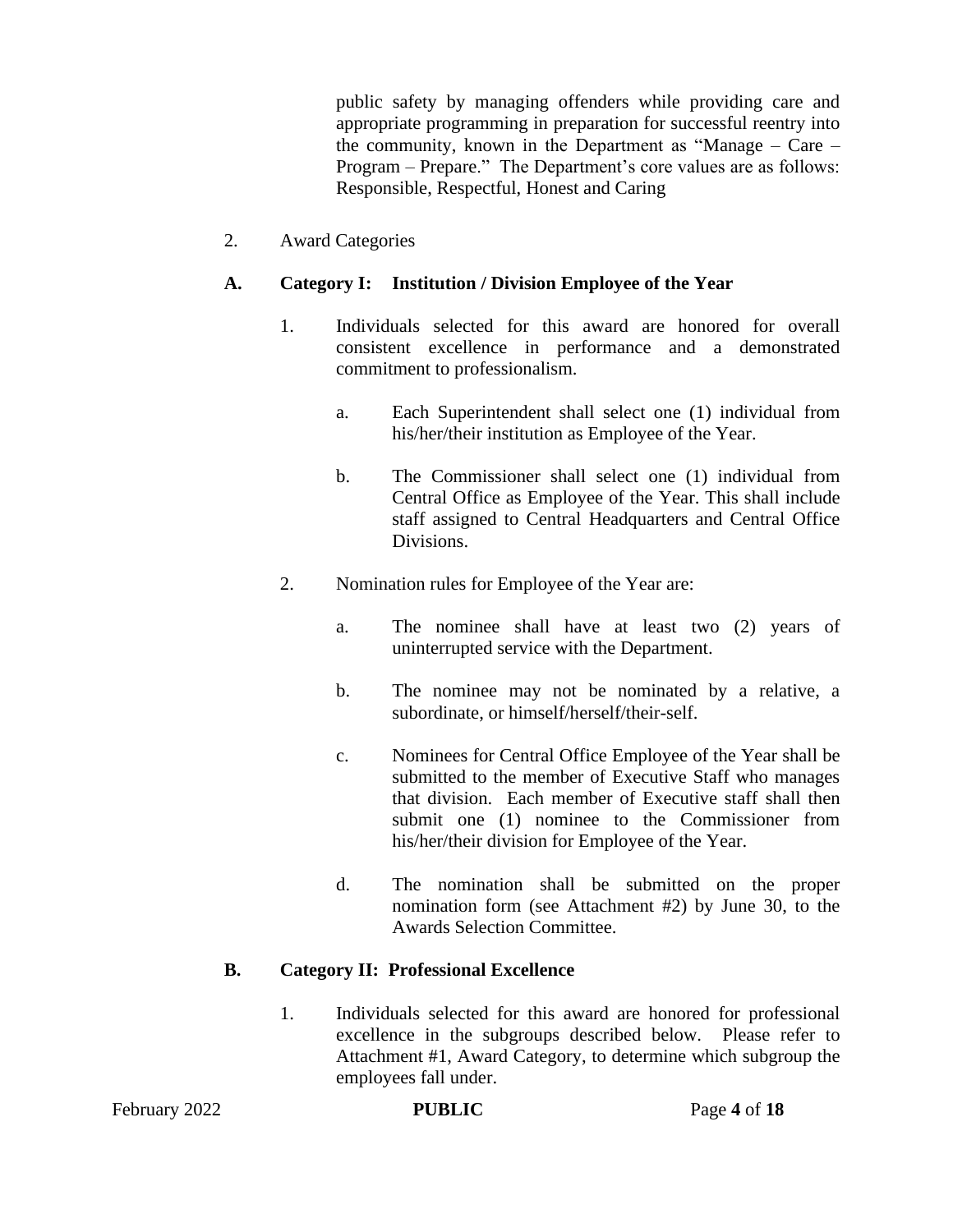- a. Administrator this award recognizes job excellence among managers who exhibit exemplary managerial and supervisory skills and who have made significant contributions within the scope of their responsibilities or who have shown excellence in leadership.
- b. Care and Custody this award recognizes individuals who exemplify the highest standards of professionalism in the care and custody of the inmate population. Nominees selected have demonstrated superior knowledge of corrections or have contributed significantly to the operation of their institution/division.
- c. Contract Health Care this award recognizes individuals who exemplify the highest standards of professionalism in providing medical or mental health care to the inmate population. Nominees have demonstrated outstanding performance and knowledge of correctional health care with particular emphasis on responsiveness to institution needs.
- d. Contract Other this award recognizes significant contributions to a program or operation area within the Department. Nominees have demonstrated outstanding performance, with particular emphasis on responsiveness to institution/division needs.
- e. Office Clerical this award recognizes office clerical personnel who have performed their duties throughout the year in a consistently superior manner. Nominees have demonstrated such traits as exceptional organizational skills, initiative, innovativeness, flexibility, or excellent interpersonal skills which improved the quality/quantity of work or the climate of the work unit.
- f. Support Services this award recognizes employees who have made specific contributions to the effectiveness and efficiency of the operation of an institution or division through creating and sharing innovative ideas, exhibiting vigorous and industrious effort, serving as an exemplary role model to other employees, and/or other related contributions.
- g. Technical/Maintenance this award recognizes individuals for outstanding, consistent performance in their specialized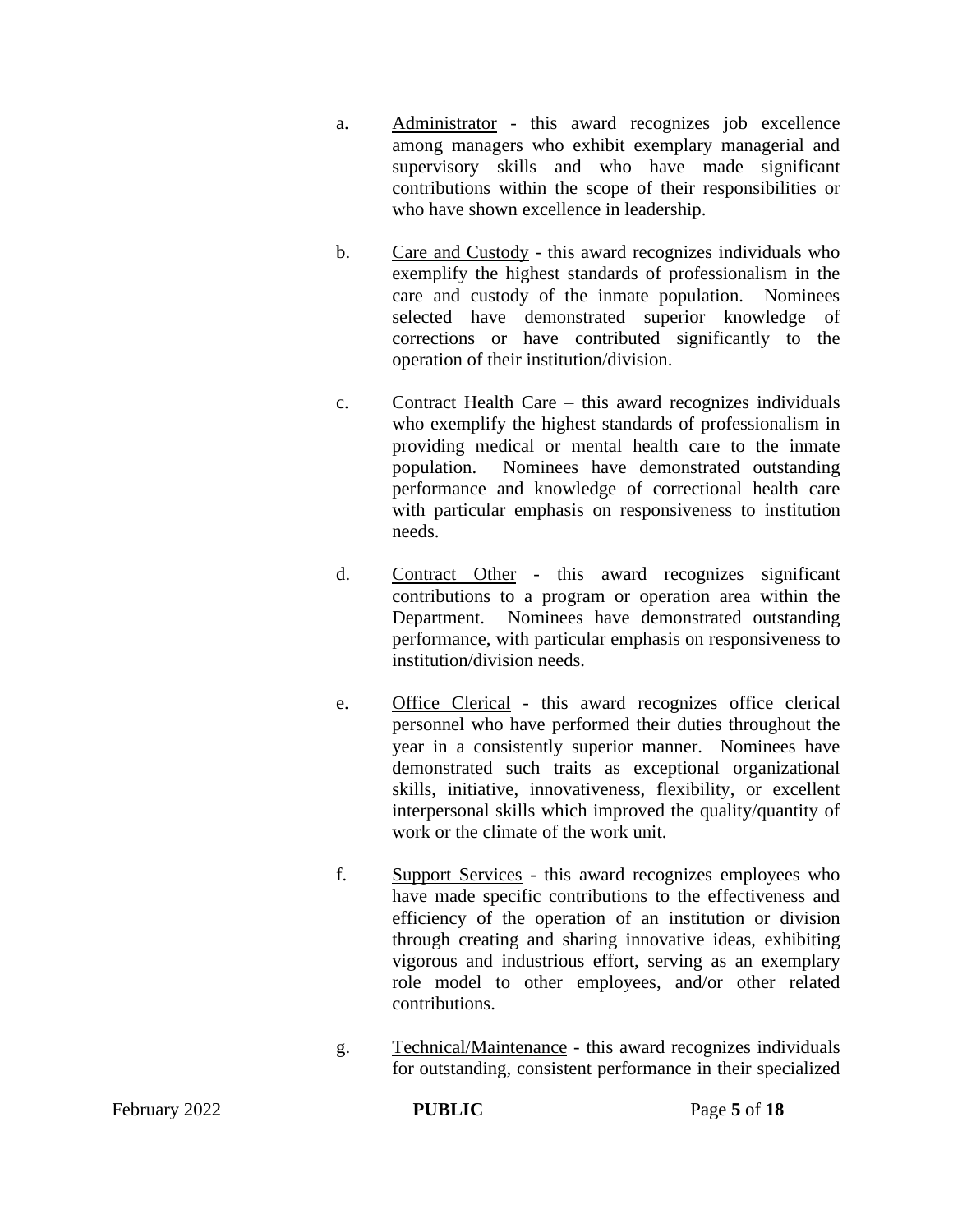areas of technical expertise. Nominees selected have demonstrated outstanding technical knowledge, excellent work and interpersonal skills, and have made significant contributions to their respective areas.

- h. Volunteer this award recognizes significant contributions as a volunteer in an approved Department program. Nominees selected have demonstrated outstanding performance with particular emphasis on reintegrating the inmate into the community by helping establish and maintain community ties.
- i. Specialized Services this award recognizes employees who have made specific contributions towards the effectiveness and efficiency of the operation of specialized divisions through providing innovative ideas, exhibiting vigorous and industrious effort, by serving as an exemplary role model to other employees, and/or other related contributions.
- 2. Nomination Rules for Professional Excellence are:
	- a. Nominations may be submitted for individuals or groups.
	- b. The nominee shall have at least two (2) years of uninterrupted Department service.
	- c. The nominee may not be nominated by a relative, a subordinate, or himself/herself/their-self.
	- d. The Superintendent/Executive Staff shall review nominations submitted by his/her/their staff and may submit one (1) nominee per one-hundred (100) individuals in each Category II subgroup, a-h.
	- e. The nomination is to be submitted on the proper form (see Attachment #2) to the Awards Selection Committee by June 30.

## **C. Category III: Special Recognition**

1. Individuals selected for this award are honored for acts that merit special recognition. There are four (4) types: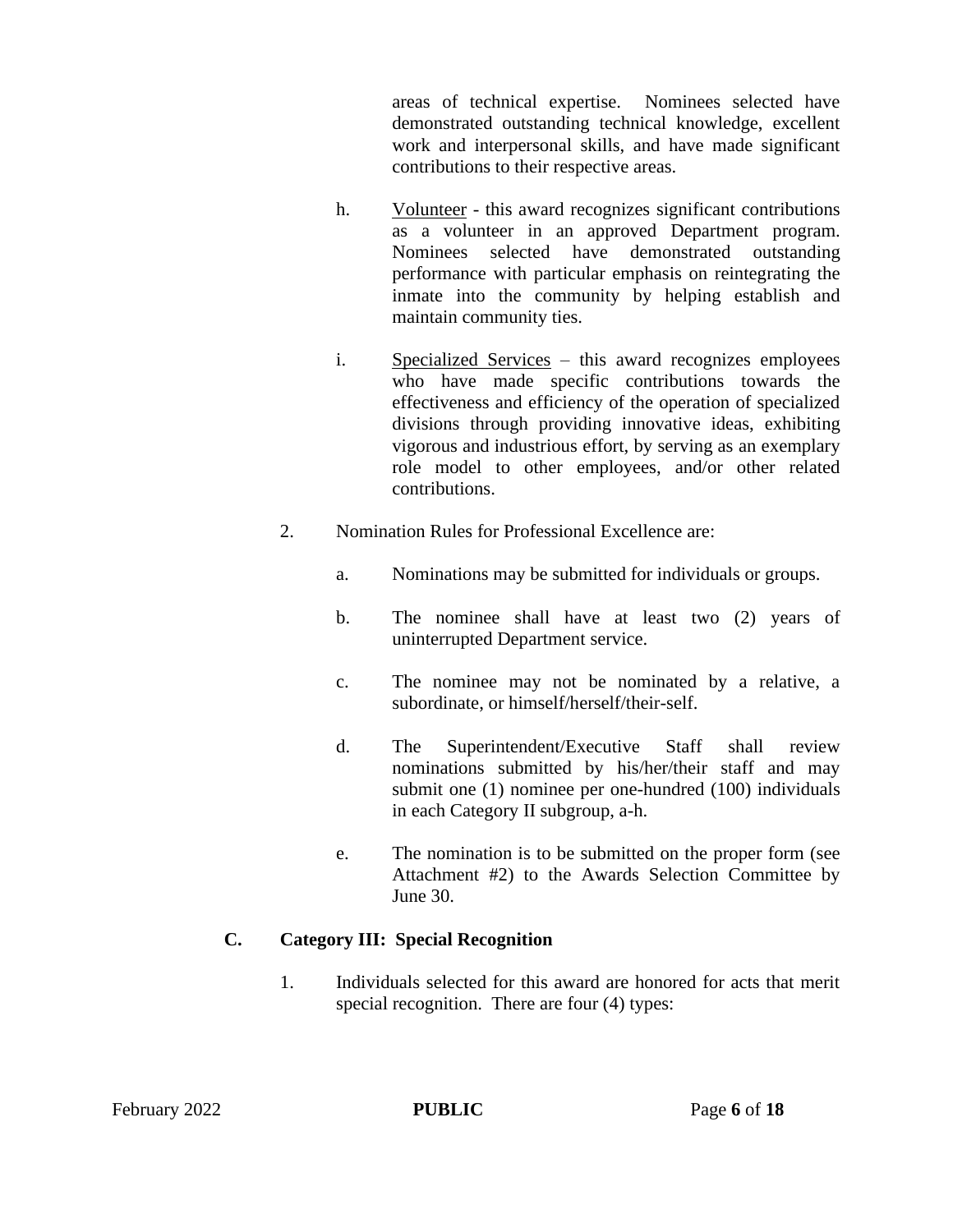- a. Joseph Ribeiro Award of Valor: This award recognizes those employees who best exemplify the qualities of bravery and courage.
- b. Charles Gaughan Award: This award recognizes those employees who best exemplify the spirit of humanity and compassion. Nominees have demonstrated exceptional care to those in their charge.
- c. Commissioner's Citation: This award recognizes those employees who have developed exceptional and innovative initiatives. Such initiatives shall have made a significant contribution to the Department in areas of security, operations, programs or cost savings.
- d. Humanitarian Award: This award recognizes those employees who made exceptional efforts that resulted in some lifesaving or heroic act beyond the scope of their duties.
- 2. Nomination Rules for Special Recognition Award are:
	- a. Nominations may be submitted for individuals or groups.
	- b. The nominee may not be nominated by a relative, a subordinate, or himself/herself/their-self.
	- c. The Superintendent/Executive Staff shall review nominations submitted by his/her/their staff.
	- d. The nominations are to be submitted on the proper form (See Attachment #2) to the Awards Selection Committee by June 30.

#### **D. Category IV: Distinguished Service Award**

- 1. This award is to honor one (1) individual employed by the Department for continued professional excellence throughout his/her/their Department career.
- 2. The Nomination Rules for the Distinguished Service Award are:
	- a. The nominee shall have at least fifteen (15) years of uninterrupted Department service.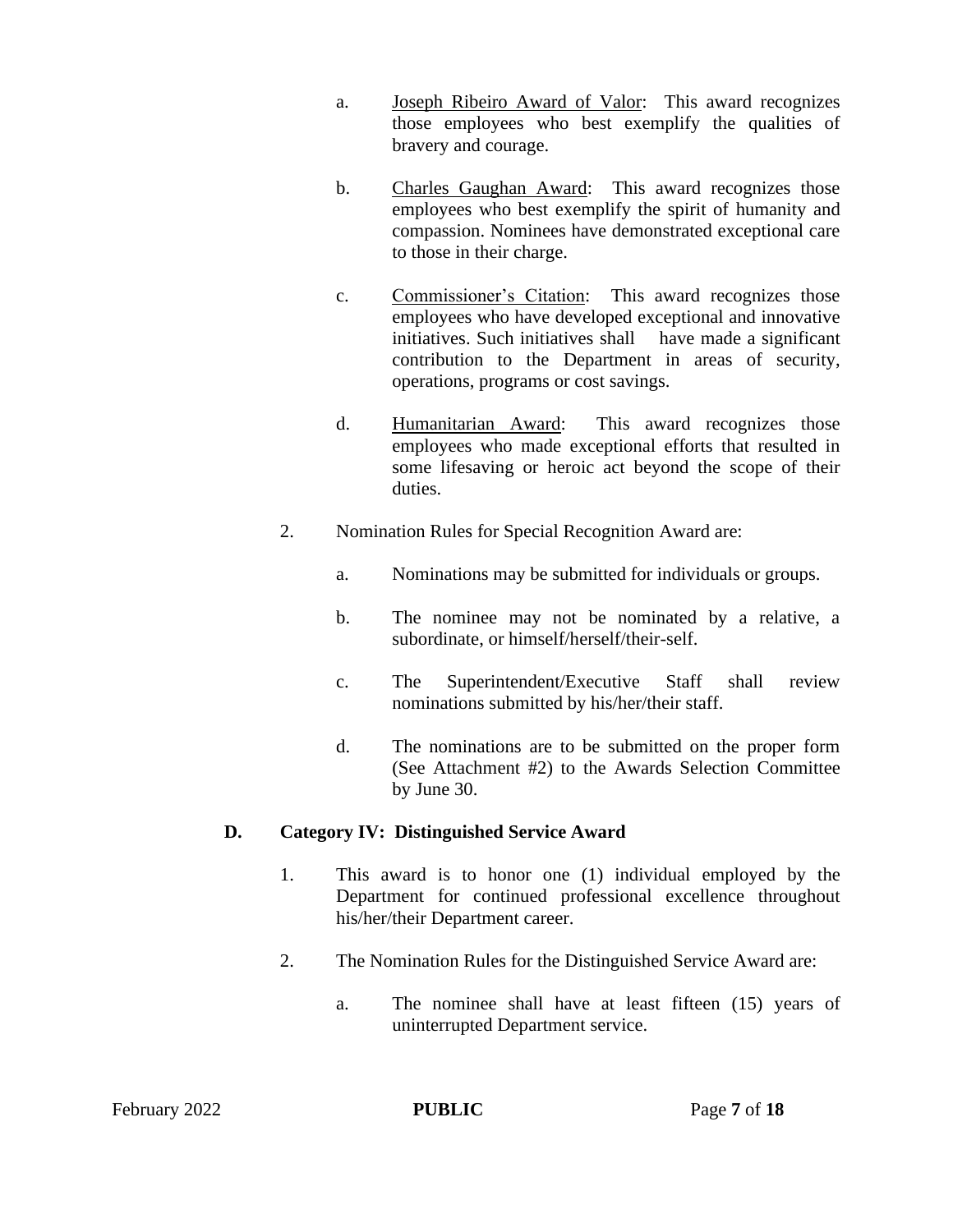- b. The nominee may not be nominated by a relative, a subordinate, or himself/herself/their-self.
- c. The Superintendent/Executive Staff shall review nominations submitted by his/her/their staff.
- d. The nomination is to be submitted on the proper form (see Attachment #2) to the Awards Selection Committee by June 30.
- e. One (1) individual shall be selected from all nominees received who has best-exemplified excellence throughout his/her/their Department career.

## **E. Category V: Superintendent and Deputy Superintendent of the Year**

- 1. The Superintendent and Deputy Superintendent selected for this award shall have shown the highest standards of professionalism, overall consistent excellence in performance of his/her/their respective duties, and outstanding leadership capabilities. Each chosen individual shall have exhibited exemplary managerial and supervisory skills, shall have made significant contributions within the scope of his/her/their job responsibilities, and shall have developed exceptional and innovative initiatives. In addition, each individual shall have represented both his/her/their institution and the Department in a positive and informative manner to internal and external representatives.
- 2. The nomination rules for Superintendent and Deputy Superintendent of the Year are:
	- a. Each nominee shall have at least two (2) years of uninterrupted Department service, and at least one (1) full year in the position for which they have been nominated to receive an award.
	- b. Executive Staff or Superintendents may submit nominations for Superintendent of the Year.
	- c. Superintendents may submit nominations for Deputy Superintendent of the Year.
	- d. The nominee may not be nominated by a relative or himself/herself/their-self.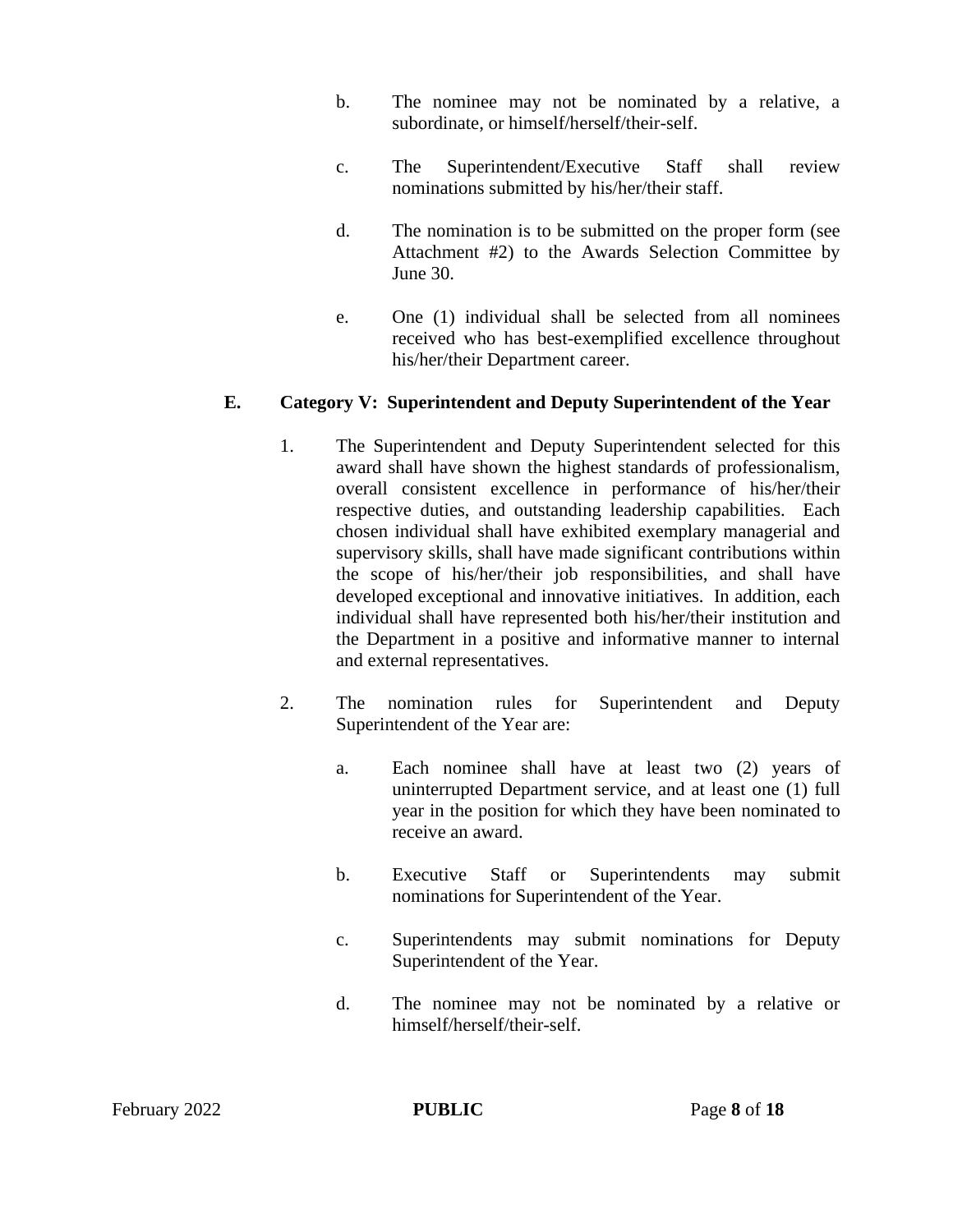- e. The nomination is to be submitted on the proper form (see Attachment #2), to the Commissioner by June 30.
- f. One (1) individual shall be selected for each award who best exemplifies management and leadership excellence in a correctional facility.

## **F. Category VI: Department of Correction Employee of the Year**

1. This award is presented to one (1) employee, chosen from the recipients of all the other award categories. This employee is recognized as the overall outstanding employee in the Department.

## **G. Category VII: Innovations in Public Safety Partnership Award**

- 1. This award is presented to a person or a federal, state or local agency or organization that, in partnership with the Department, has directly impacted the public's safety through efforts that support the Department's vision and mission.
- 2. The nomination rules for the Innovations in Public Safety Partnership award are:
	- a. Executive Staff, Superintendents or Division Heads may submit nominations.
	- b. The nominee may not be nominated by a relative, a subordinate or himself/herself/their-self.
	- c. The nomination is to be submitted on the proper form (see Attachment #2), to the Commissioner by June 30.

#### **229.03 BEYOND EXCELLENCE AWARDS SELECTION PROCESS**

- 1. The Commissioner shall appoint an Awards Selection Committee to be comprised of eight (8) members. One (1) member shall be the Superintendent who received the Superintendent of the Year award for the previous year. This Superintendent shall serve as chairperson. The remaining seven (7) members shall be comprised of a staff member from each of the following ranks:
	- a) Administrator
	- b) Care and Custody
	- c) Contract/Volunteer
	- d) Office/Clerical
	- e) Support Services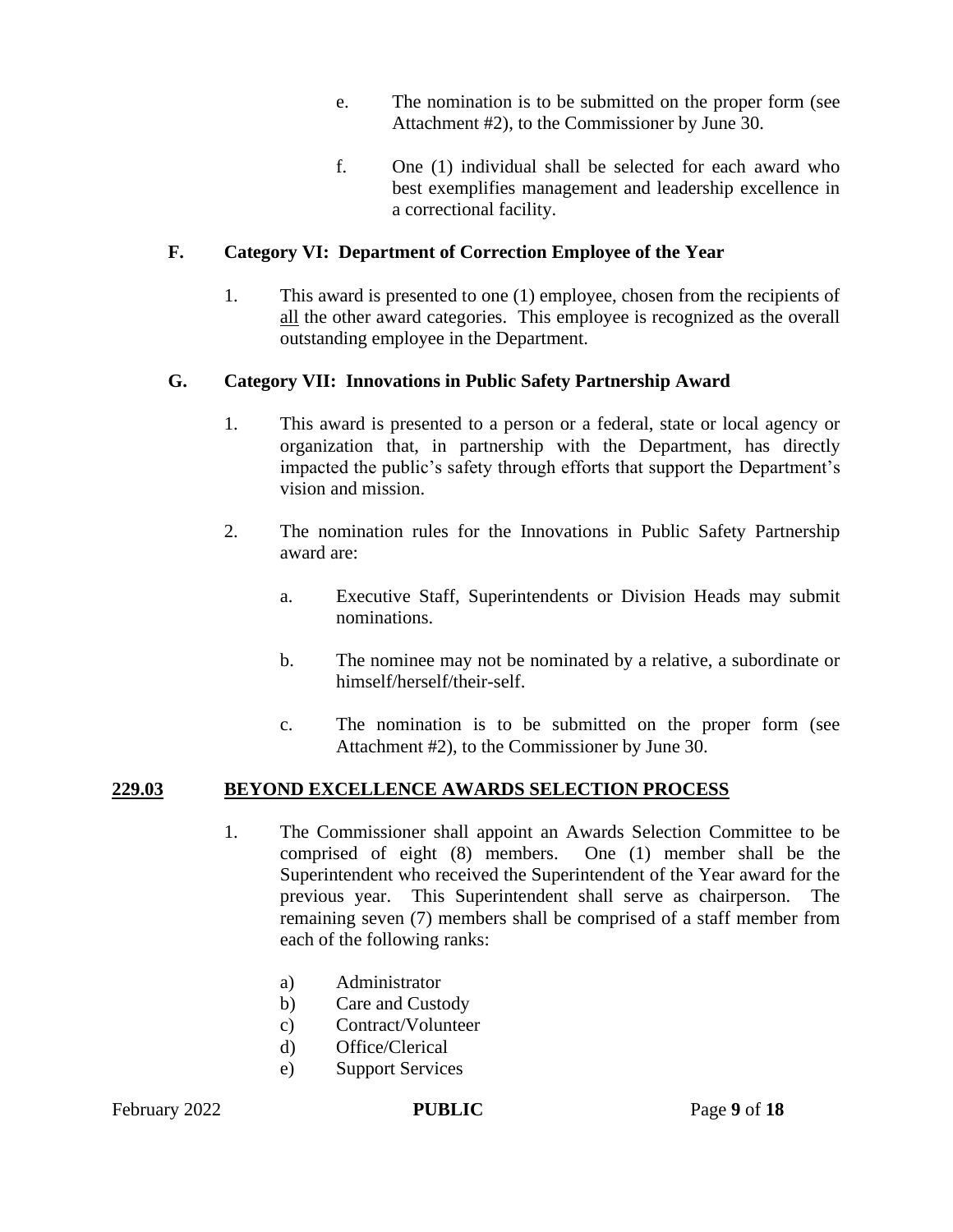- f) Maintenance
- g) Specialized Services
- 2. Once the Committee has reviewed the nominations, Executive Staff/Superintendents shall not be given the opportunity to submit additional justification(s) or new nominee(s) if their nominee(s) are not selected.
- 3. For Category I (Employee of the Year), each Superintendent shall select one (1) individual from his/her/their institution as Employee of the Year. The Commissioner shall select one (1) individual from Central Office as Employee of the Year.
- 4. The Awards Selection Committee shall convene in July and complete the following by mid-July:
	- a. Review of the nominations from all categories to ensure conformity with nomination requirements and all suitability and eligibility criteria;
	- b. Review of the nominations for Category II-VII and submitting a list of proposed award recipients to the Final Reviewing Committee for consideration.
	- c. Recommend to the Final Reviewing Committee three (3) institutional employees of the year who, along with all the other award recipients, should be considered for the Category VI (Department of Correction Employee of the Year) award.
- 5. For Category V (Superintendent and Deputy Superintendent of the Year), the Final Reviewing Committee shall make the final decision for award recipients.
- 6. The Final Reviewing Committee shall convene to review and make final decisions for award recipients. This should be completed by the end of July.

#### **229.04 GOVERNOR'S PERFORMANCE RECOGNITION AWARDS – ELIGIBILITY AND NOMINATION PROCESS**

1. This program gives formal recognition to Commonwealth employees who make meaningful contributions which distinguish them from their peers. These special awards focus attention on consistent, positive achievements by individuals and teams of state employees, and recognize those who demonstrate innovation and dedication to their work, concern for the public trust and a commitment to excellence.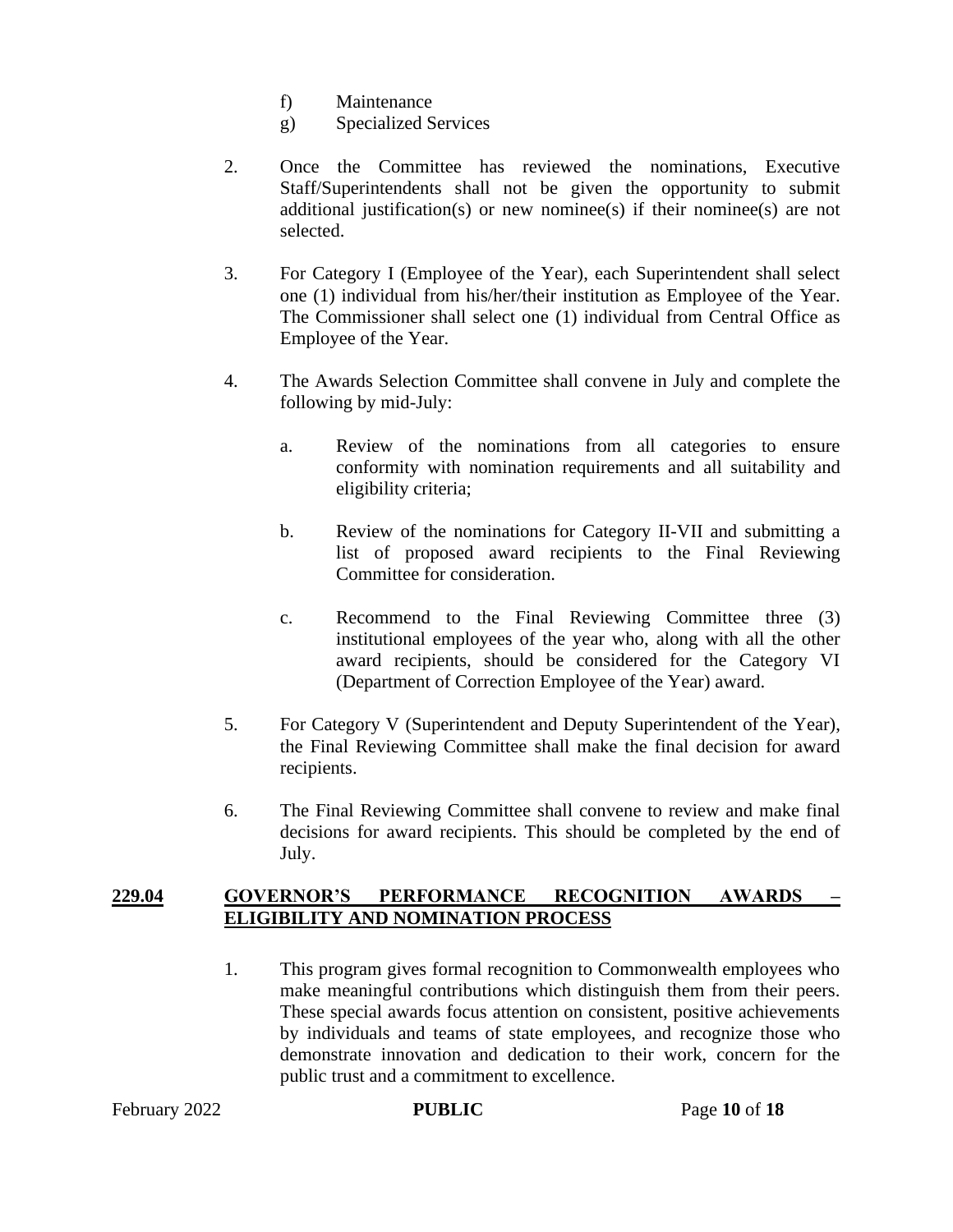- 2. Awards are given in three (3) categories:
	- a. Commonwealth Citation for Outstanding Performance: Given to Executive Branch employees of the Commonwealth who have demonstrated exemplary work performance. This award is the Commonwealth's opportunity to say thank you to its employees.

Individuals or groups of individuals can be nominated by supervisors, peers, professional colleagues or others familiar with the person's work.

- b. Eugene H. Rooney, Jr. Public Service Award: Established by the Legislature to recognize employees who have demonstrated creativity and innovation in the area of human resources development and training.
- c. Manuel Carballo Governor's Award for Excellence in Public Service: The Commonwealth's highest honor for Executive Department employees. The award recognizes and honors state employees who personify excellence in public service.
- 3. Nomination Process
	- a. Executive Department employees who have been in state service for at least two (2) years may be nominated for a Governor's Performance Recognition Award, except those employees currently holding positions to which they were appointed directly by the Governor, or employees whose appointments were subject to the formal approval of the Governor.
	- b. An individual may be nominated by a supervisor, peers, professional colleagues or others familiar with the person's work. An individual may not be nominated by a relative or a subordinate, nor may a person nominate himself or herself.
	- c. In citing the reasons as to why an individual or group of employees should receive a Governor's Performance Recognition Award (Attachment #3), particular emphasis should be placed on one or more of the following:
		- $\bullet$  attainment of high priority agency objective(s);
		- Exceptional managerial organizational and/or communications achievements
		- exemplary leadership;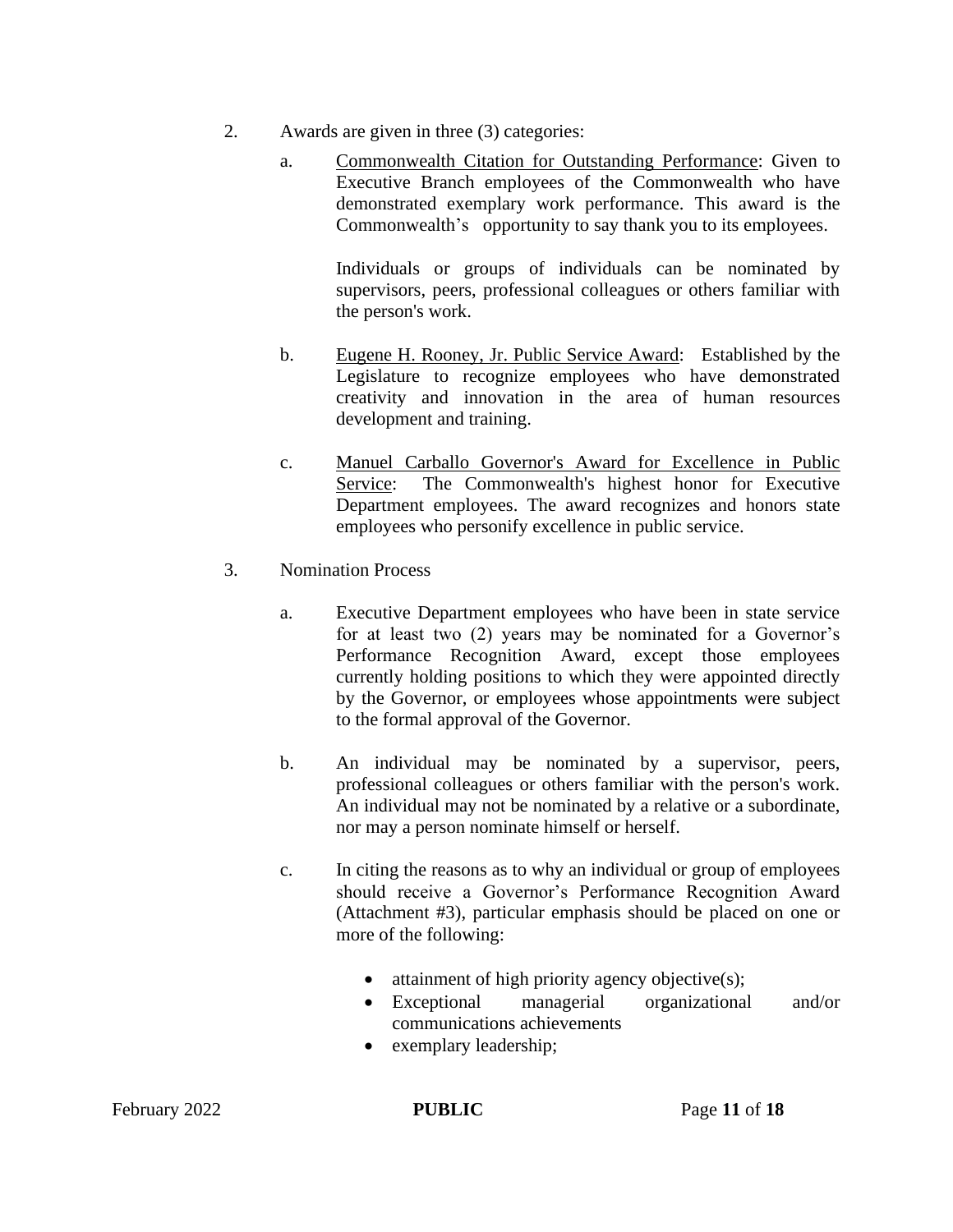- achievement of significant improvements in productivity and/or savings in agency operations.
- d. All nominations shall be signed and the nominator's relationship to the nominee(s) clearly specified.
- e. All nominations shall be submitted to the Agency Head, Cabinet Secretary, or designated Selection Committee.
- f. Both the nomination of candidates for awards and the selection of the award recipients shall be made without regard to race, color, religion, national origin, age, military status, sexual orientation, disability, genetic information, gender, or gender identity.

#### **229.05 AWARDS CEREMONY**

The Director of Communications shall be responsible for planning and coordinating the annual Beyond Excellence Awards ceremony. The ceremony shall be held in the fall. The Governor's Performance Recognition Award recipients shall also be honored during the Beyond Excellence Awards ceremony.

#### **229.06 INSTITUTION/DIVISION AWARDS PROGRAM**

Each Superintendent/Executive Staff member is encouraged to develop and implement his/her/their own employee recognition program at the institution/division level. Programs should acknowledge such qualities as longevity, perfect attendance and job proficiency, etc. Additionally, Superintendents/Executive Staff are encouraged to recognize those individuals who are nominated, but not chosen as final award recipients.

#### **229.07 ANNUAL REVIEW**

This policy shall be reviewed at least annually from the effective date signed by the Commissioner or designee. The party or parties conducting the review shall develop a memorandum to the Commissioner with a copy to the central policy file indicating revisions, additions, or deletions which shall be included for the Commissioner's approval.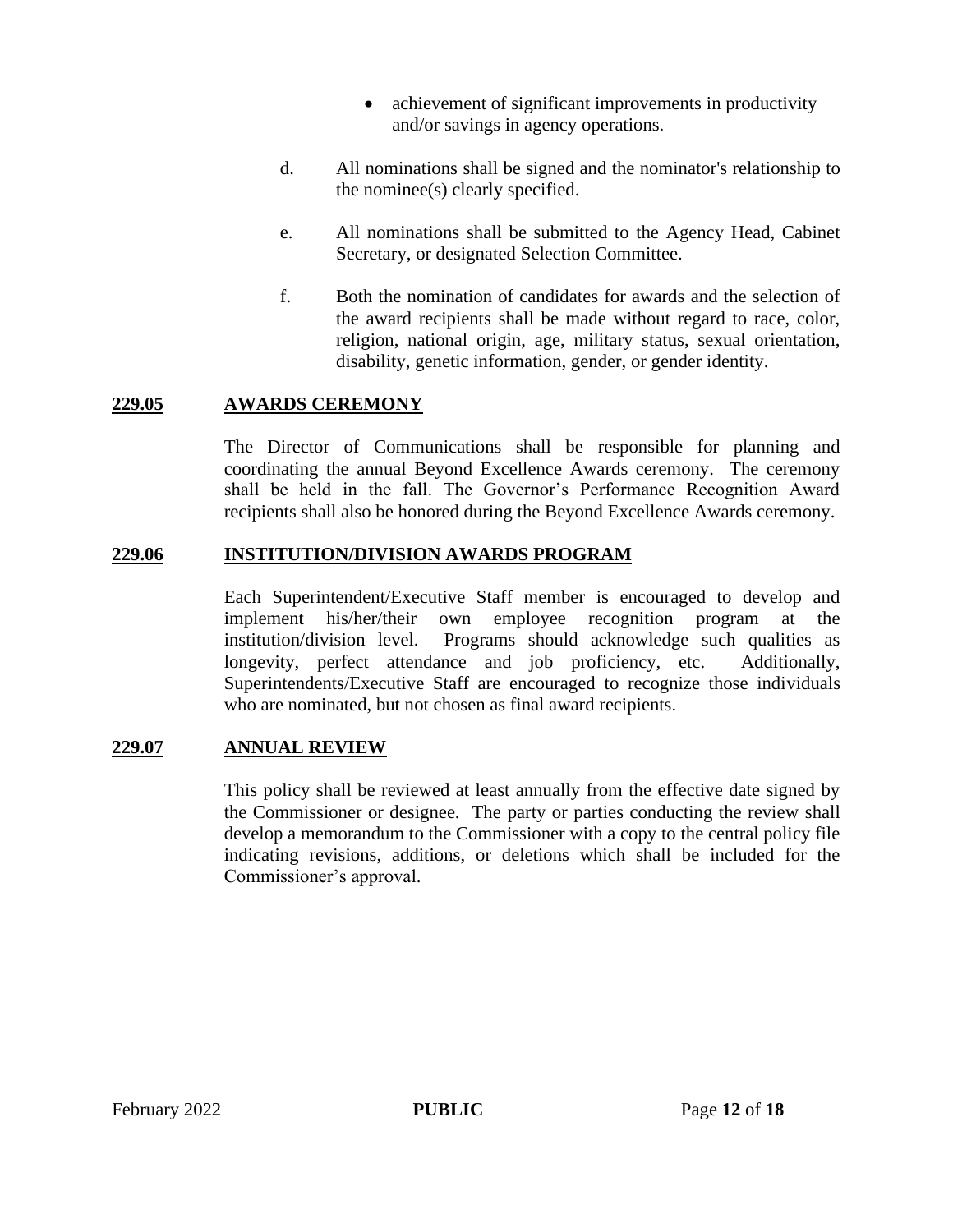Attachment #1

### **AWARD CATEGORY II PROFESSIONAL EXCELLENCE SUBGROUPS**

#### **SUGGESTED TITLES**

**Administrator - this award recognizes on the job excellence among managers who exhibit exemplary managerial and supervisory skills and who have made significant contributions within the scope of their responsibilities or who have shown excellence in leadership.**

Administrator Chief of the Office of Investigative Services Chief of PREA Deputy Commissioner of Administration Deputy Commissioner of the Prison Division Deputy Commissioner of Clinical Services and Reentry Deputy Commissioner of Career and Professional Development Deputy Commissioner of Field Services Assistant Deputy Commissioners Directors General Counsel

**Care and Custody - this award recognizes individuals who exemplify the highest standards of professionalism in the care and custody of the inmate population. Nominees selected have demonstrated superior knowledge of corrections or have contributed significantly to the operation of their facility/division.**

Captain Correction Officer I, II, III Correctional Program Officers A/B, C, D Office of Investigative Services Office of Professional Standards Unit

**Contract Health Care – this award recognizes individuals who exemplify the highest standards of professionalism in the provision of medical or mental health care to the inmate population. Nominees have demonstrated outstanding performance and knowledge of correctional health care with particular emphasis on responsiveness to facility needs.**

**Contract Other - this award recognizes significant contributions to a program or operation area within the Department. Nominees have demonstrated outstanding performance with particular emphasis on responsiveness to institution/division needs.**

February 2022 **PUBLIC** Page 13 of 18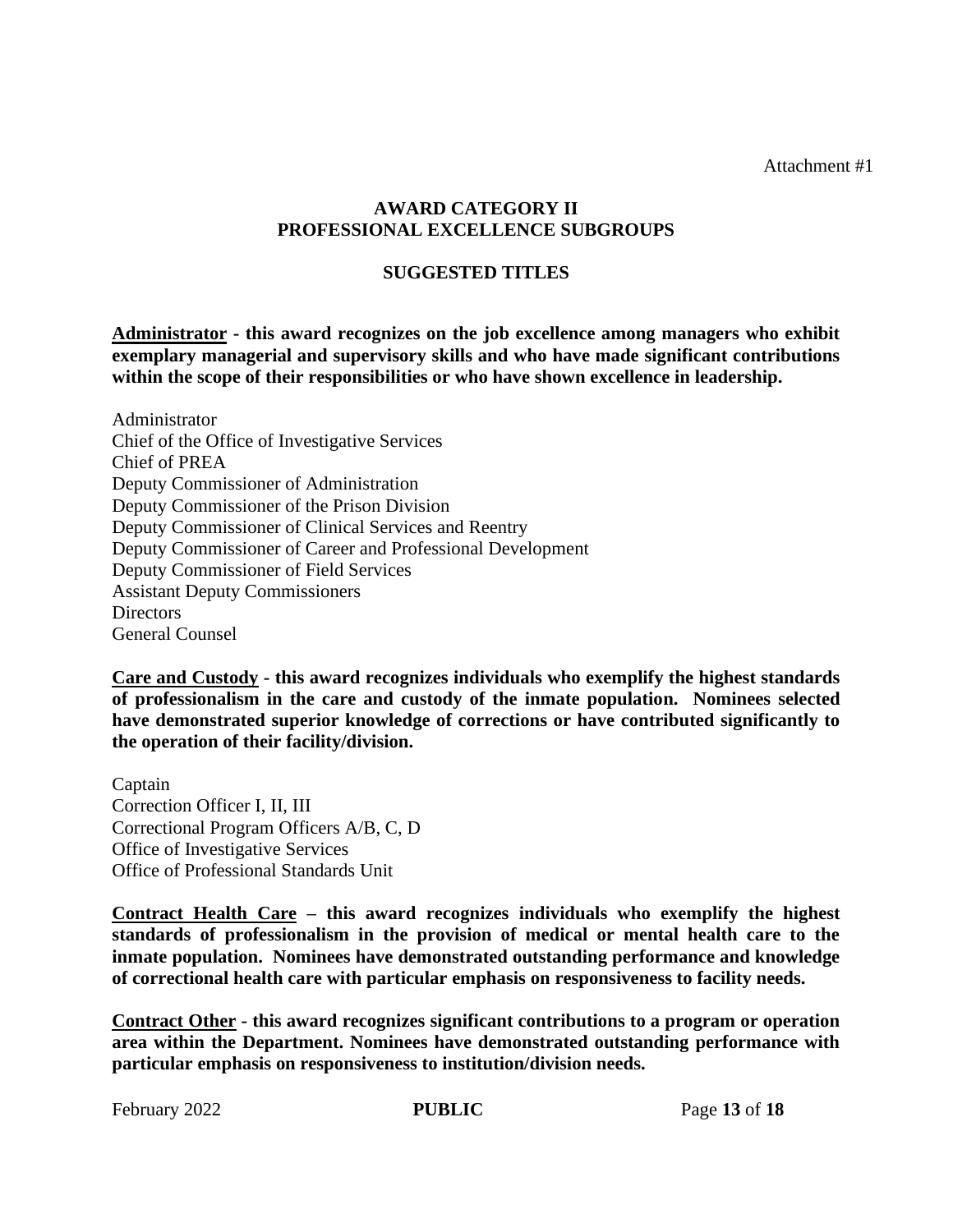**Office Clerical - this award recognizes office clerical personnel who have performed their duties throughout the year in a consistently superior manner. Nominees have demonstrated such traits as exceptional organizational skills, initiative, innovativeness, flexibility, or excellent interpersonal skills, which improved the quality/quantity of work or the climate of the work unit.**

Administrative Assistants I, II Office Support Specialist I, II Clerks III, IV, V, VI Receptionist Word Processing I, II

**Support Services - this award recognizes employees who have made specific contributions to the effectiveness and efficiency of the operation of an institution or division through innovative ideas, vigorous and industrious effort, providing an exemplary role model to other employees or other related contributions.**

Accountant I, II, III, IV, V Central Classification Staff Chaplain Courier EDP Personnel Executive Assistant Fiscal Staff Food Services Staff Personnel Staff Program Coordinators I, II, III Project Analyst/Manager

**Maintenance Services - this award recognizes individuals for outstanding, consistent performance in their specialized areas of technical expertise. Nominees selected have demonstrated outstanding technical knowledge, excellent work and interpersonal skills, and have made significant contributions to their respective areas.**

Engineer Industrial Instructor I, II, III Power Plant Engineer Steam Fireman Storekeeper Waste Water Treatment Plant Operator

**Volunteer - this award recognizes significant contributions as a volunteer in an approved Department program. Nominees selected have demonstrated outstanding performance with particular emphasis on reintegrating the offender into the community by helping establish and maintain community ties.**

February 2022 **PUBLIC** Page 14 of 18 All Volunteers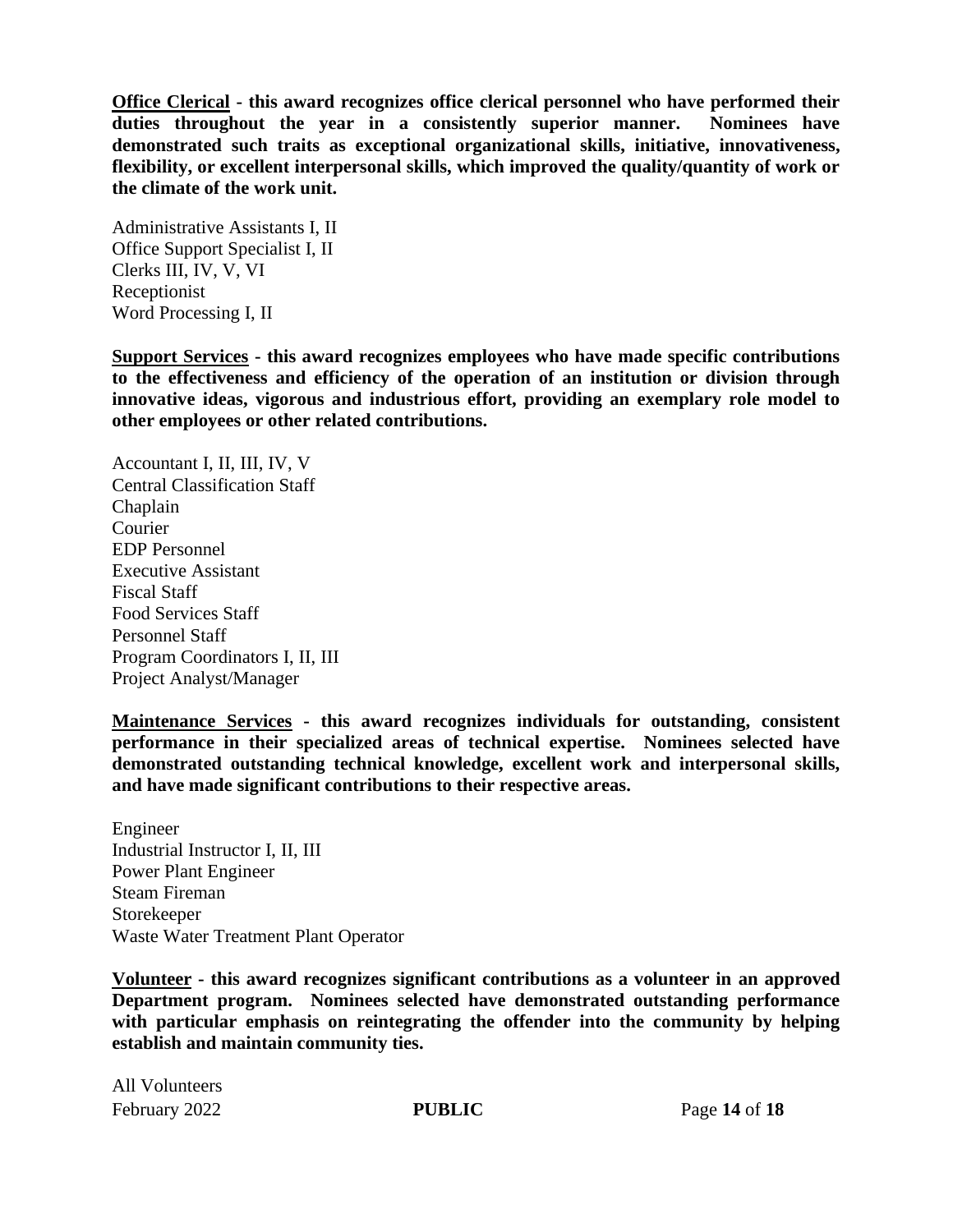**Specialized Services – this award recognizes employees who have made specific contributions to the effectiveness and efficiency of the operation of specialized divisions through innovative ideas, vigorous and industrious effort, or by providing an exemplary role model to other employees or other related contributions.**

Education/Librarian Legal Counsel Research Staff Training Staff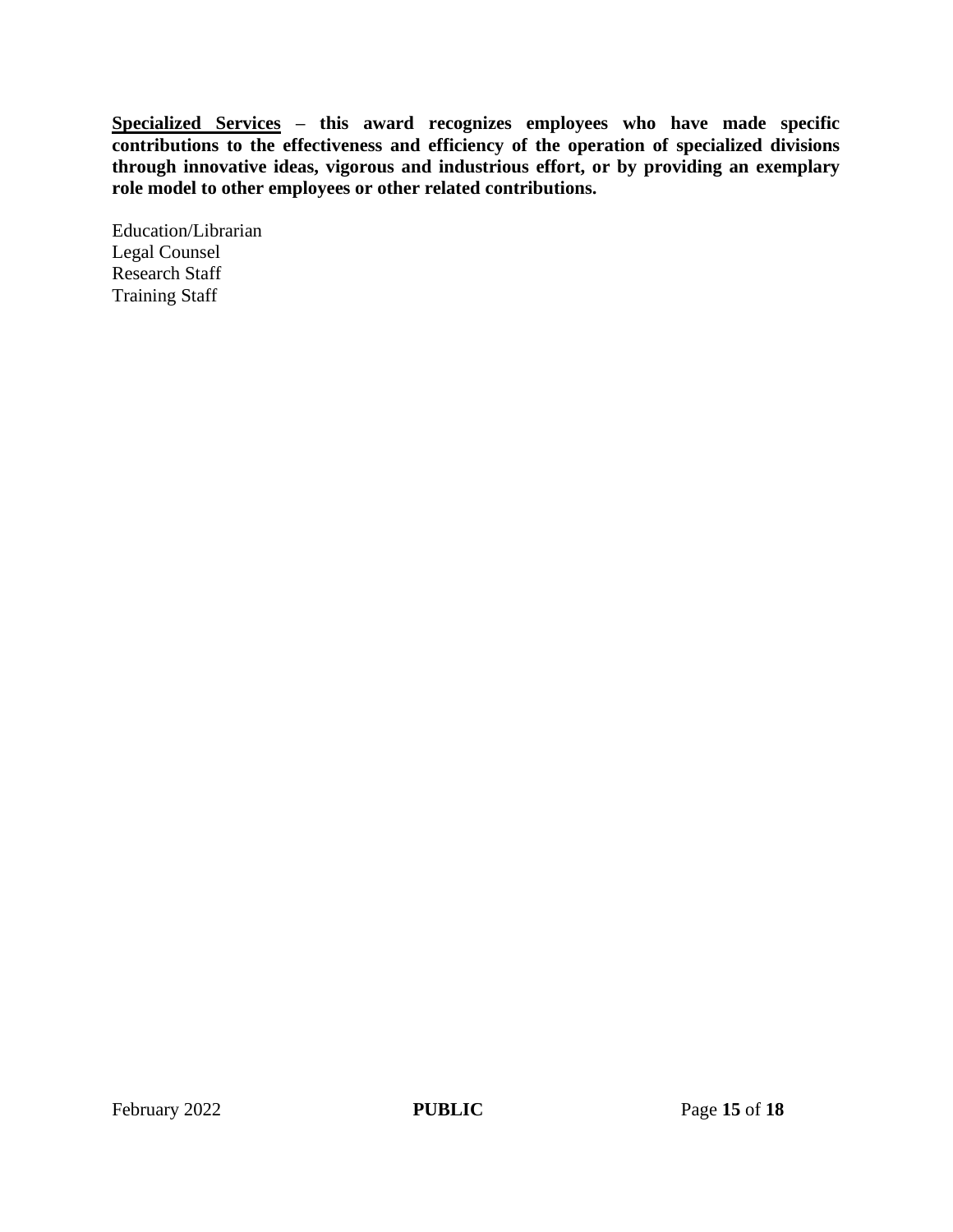## DEPARTMENT OF CORRECTION Nomination for Department-Wide Awards

| Award Category and Title:                                                                                                                                                                                                                                                                                                                                                                                  |
|------------------------------------------------------------------------------------------------------------------------------------------------------------------------------------------------------------------------------------------------------------------------------------------------------------------------------------------------------------------------------------------------------------|
| Subgroup (if applicable):                                                                                                                                                                                                                                                                                                                                                                                  |
| Last First M.I.<br><b>Position Title</b>                                                                                                                                                                                                                                                                                                                                                                   |
| Institution:<br>(If group nomination, attach a separate page with the information)                                                                                                                                                                                                                                                                                                                         |
| Nominee's Years of Services:                                                                                                                                                                                                                                                                                                                                                                               |
| The Beyond Excellence Awards are intended to honor individuals whose performance is exemplary<br>and whose contributions to the Department of Correction are worthy of such recognition during the<br>time frame of July 1, through June 30, of the respective year. It is imperative that the nomination letter<br>be clear and concise and conveys the reasons why the nominee is deserving of an award. |
| <b>ATTACH JUSTIFICATION FOR AWARDS BASED UPON THE AWARD CRITERIA</b>                                                                                                                                                                                                                                                                                                                                       |
| <b>Nomination Submitted By:</b>                                                                                                                                                                                                                                                                                                                                                                            |
| Title<br>Name                                                                                                                                                                                                                                                                                                                                                                                              |
| Signature                                                                                                                                                                                                                                                                                                                                                                                                  |
| <b>Superintendent/Executive Staff Member Endorsement:</b>                                                                                                                                                                                                                                                                                                                                                  |
| Title<br>Name                                                                                                                                                                                                                                                                                                                                                                                              |
| Signature                                                                                                                                                                                                                                                                                                                                                                                                  |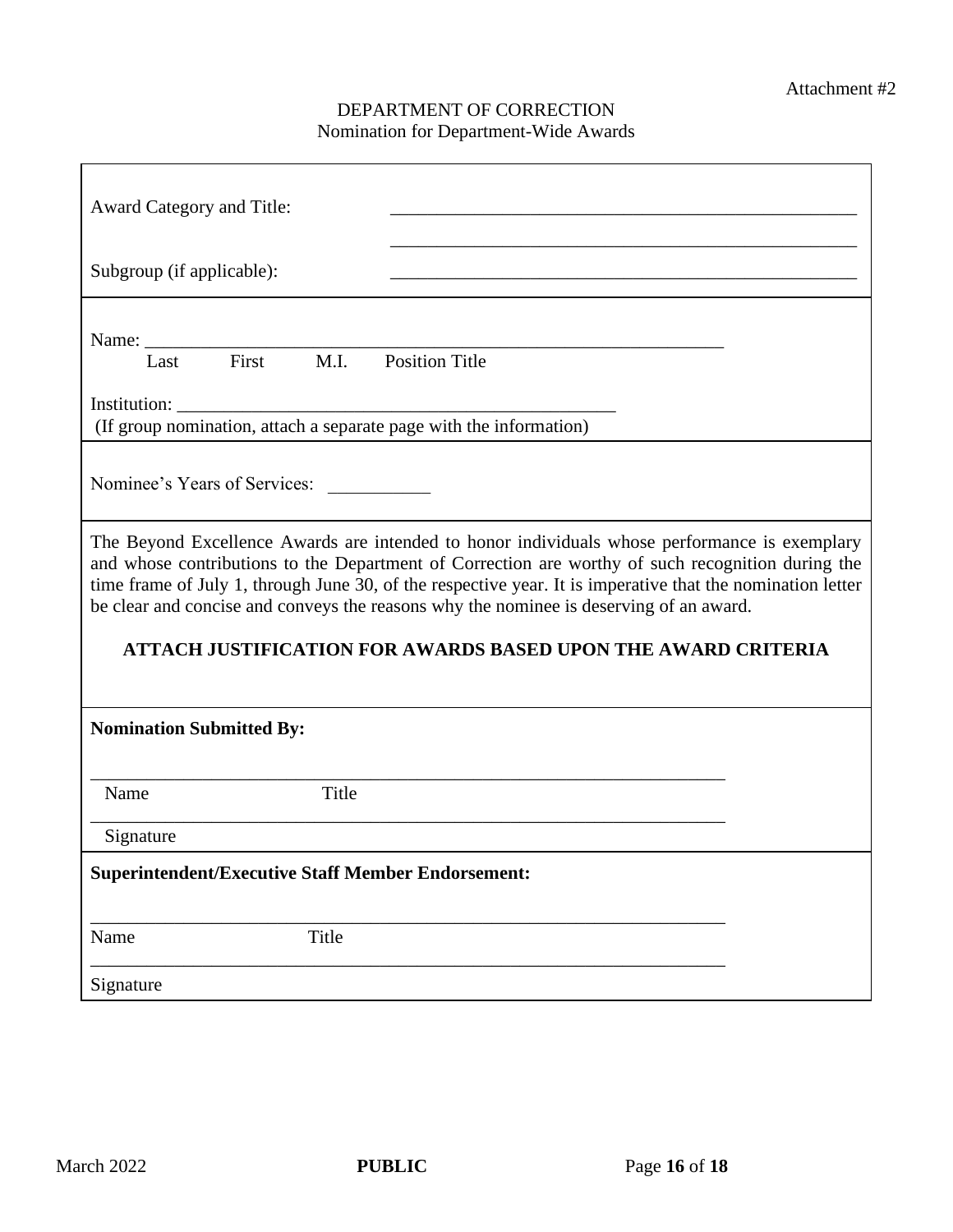#### *Massachusetts Performance Recognition Program*

#### *Commonwealth Citation for Outstanding Performance Nomination Form*

| NOMINEE INFORMATION               |  |
|-----------------------------------|--|
|                                   |  |
|                                   |  |
|                                   |  |
| Title (s): $\qquad \qquad \qquad$ |  |
|                                   |  |
|                                   |  |

#### DESCRIPTION OF ACCOMPLISHMENTS

The names of all citation winners and a brief description of his/her/their accomplishment(s) will be publicly posted. The nominator's response to the first two questions will be used for this publication. Please answer the first two questions with a clear and concise statement.

- 1. What recent accomplishment(s) has this nominee achieved?
- 2. How has the nominee's accomplishment(s) impacted their co-workers, clients, work environment, agency goals, etc?
- 3. Are there any other specific reasons for nominating this employee?

| <b>NOMINATOR INFORMATION</b> |  |  |
|------------------------------|--|--|

Name of Nominator:

Agency:

Relationship of Nominator to Nominee (s):

I hereby certify that I am not related to the nominee(s) and do not work for the nominee(s).

| Signature of Nominator | Date |
|------------------------|------|
|------------------------|------|

**PUBLIC** Page 17 of 18